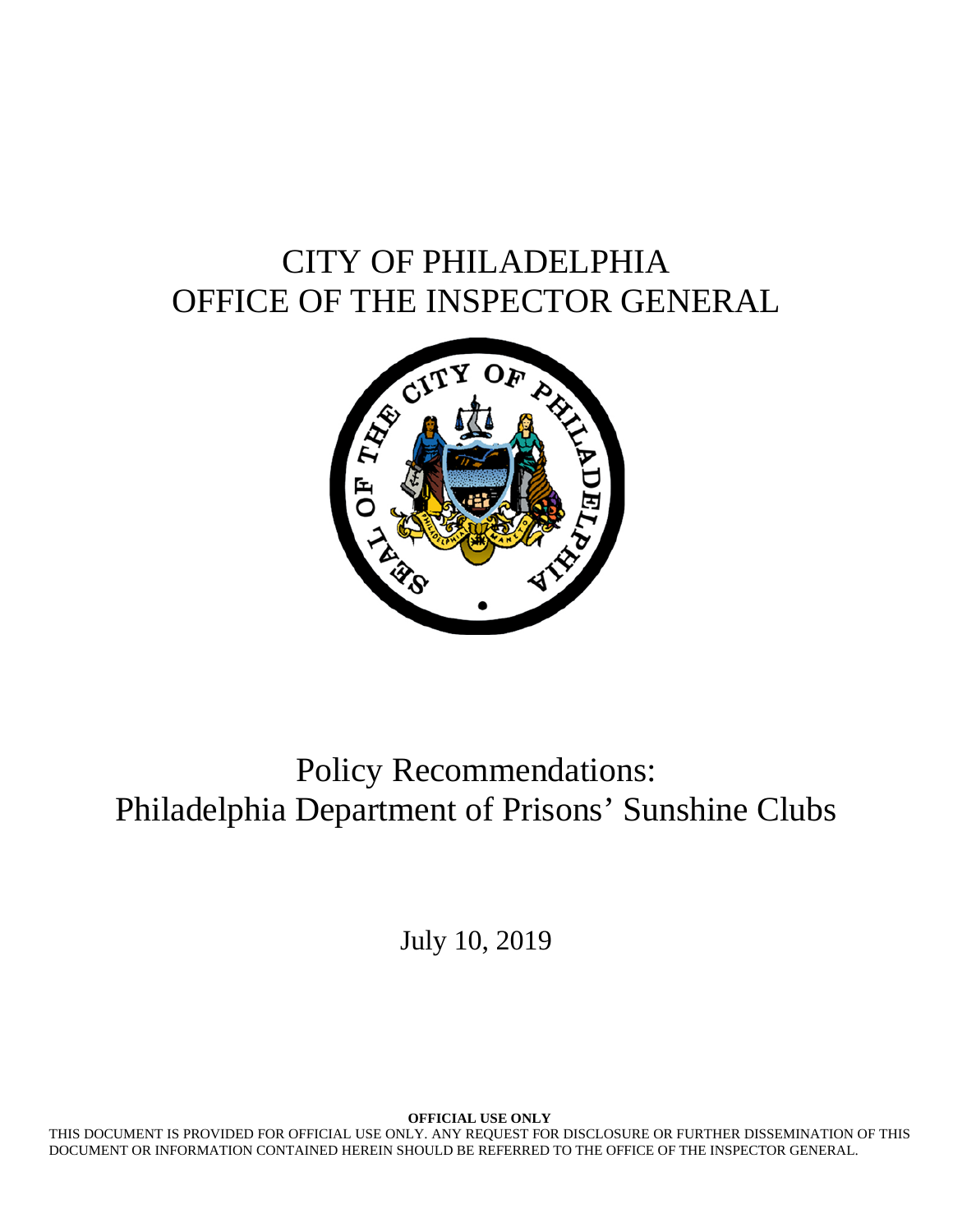## OIG INVESTIGATION BACKGROUND AND RESULTS

On January 29, 2019, two complaints originally sent to Philadelphia Department of Prisons (PDP) were forwarded to the Office of the Inspector General (OIG). Both alleged inappropriate activities related to the management of the Curran-Fromhold Correctional Facility's (CFCF) Sunshine Club (the Club). The anonymous reporters alleged that the CFCF Club's funds were being used to personally benefit staff in a manner inconsistent with the Club's purpose.

The OIG conducted a review and audit of CFCF's Sunshine Club to address these allegations of fraud and mismanagement. After a thorough analysis of bank records and internal financial reports, and interviews with staff involved in the CFC Club's operations, the OIG identified numerous and repeated failures by the CFCF Club to file mandatory financial reports, comply with specific guidelines related to CFCF Club spending, and administer the Club's funds consistent with their purpose. Further, the CFCF Club failed to accurately document how the Club accounted for cash income it generated in an accurate and transparent manner. Prison staff charged with overseeing the CFCF Club also abdicated supervisory responsibilities related to the Club and their essentially willful lack of oversight allowed for continued unfettered mismanagement. During this investigation, the OIG also documented failures throughout the PDP's sunshine club system to accurately comply with financial reporting requirements which permitted these entities to generate funds without proper authorization or guidance.

On July 10, 2019 the OIG submitted these findings to the Mayor's Office, Managing Director's Office, Law Department and the Department of Prisons in a Report of Investigation (ROI). The ROI provided a basis for discipline against CFCF Club officials as well as senior administrators charged with oversight of the Club's activities. The ROI also included recommendations for improved management of all PDP sunshine clubs moving forward.

Consistent with OIG policy, information regarding specific disciplinary action related to City employees, remains confidential. However, the following is an excerpted portion of the ROI submitted to the City outlining specific policy recommendations related to the PDP's administration of their sunshine clubs.

## PDP SUNSHINE CLUB OVERVIEW

The purpose of the sunshine clubs within the PDP system is to contribute to the enrichment of the staffs' experience while on the PDP campus. Primarily, funds raised by these clubs support events during Correctional Employees Week, parties and presents during the holiday season, and providing flowers to bereaving employee families. Historically the club's funds were sustained

File Number 19-00020-I Page 2 of 6

THIS DOCUMENT IS PROVIDED FOR OFFICIAL USE ONLY. ANY REQUEST FOR DISCLOSURE OR FURTHER DISSEMINATION OF THIS DOCUMENT OR INFORMATION CONTAINED HEREIN SHOULD BE REFERRED TO THE CITY OF PHILADELPHIA INSPECTOR GENERAL.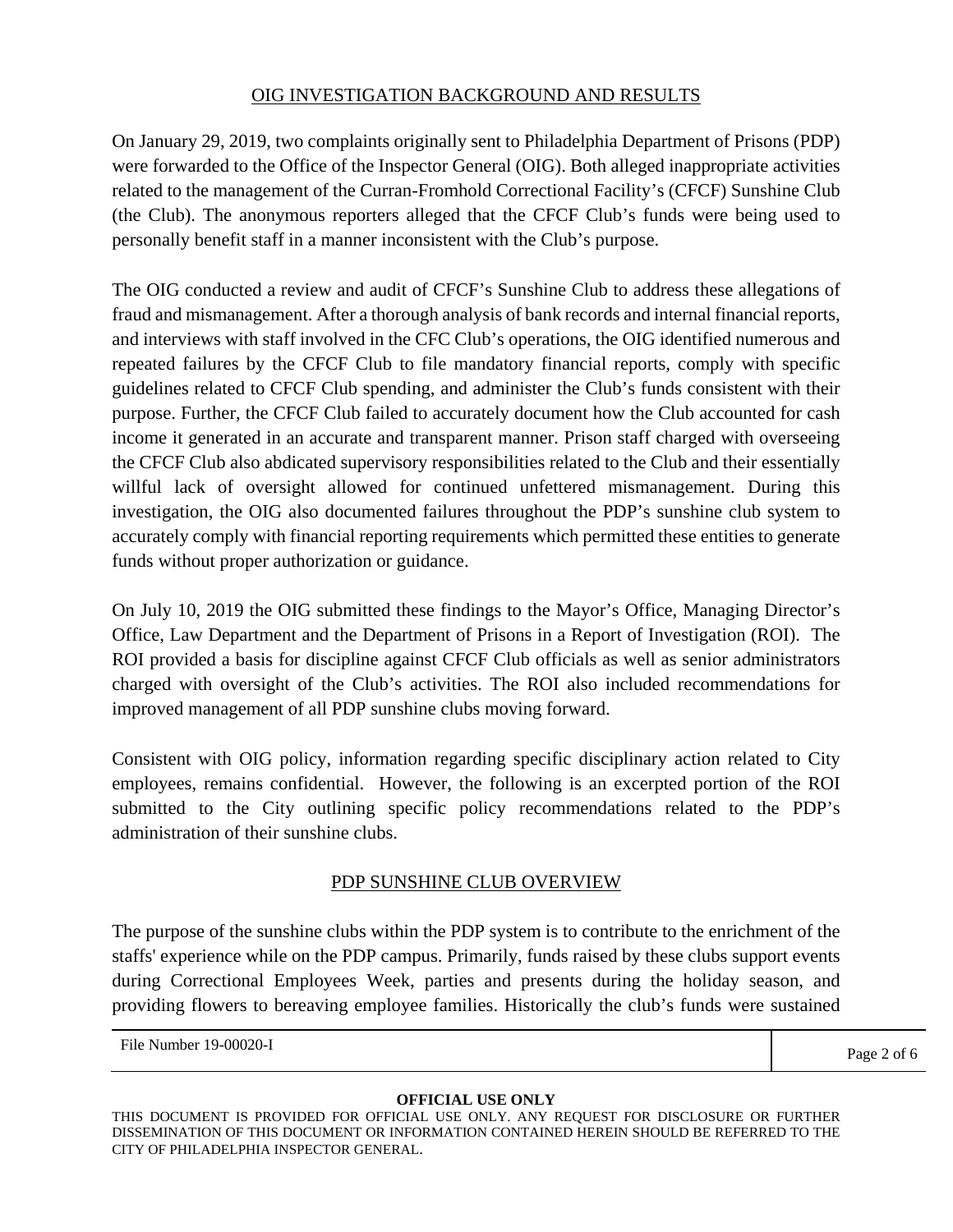through proceeds from vending machine sales; however, in recent years, due to decreasing returns, the clubs have sought to supplement these funds in other ways. Fundraisers ranging from raffles to food sales now generate much of the income. The clubs are governed by both PDP policy, $<sup>1</sup>$  $<sup>1</sup>$  $<sup>1</sup>$  as</sup> well as bylaws approved by each club. A Committee made up of volunteer staff representing different units of the jail (the Club Committee) operates the club and it is administered by an executive committee of officers. Monthly financial reports are produced by the clubs and submitted to each jail's Warden. Upon approval, the documents are sent to a Deputy Commissioner who has final say on behalf of the Commissioner.

## OIG ANALYSIS & RECOMMENDATIONS

#### A. Updating Governing Language of Sunshine Club Bylaws and PDP Policies

Investigators were informed that the PDP is discussing updating the policies related to sunshine club operations. However, we suggest the PPD pay special attention to address the following areas:

1. Vending Machines

Within the PDP Policies and Procedures, a section entitled "Collection of Vending Machine Monies" outlines specific steps by which vending machine funds are to be collected in the presence of a Committee member and the amount is verified with the vendor company. This is not occurring. Not a single individual interviewed knew of anyone within PDP monitoring the collection of vending machine funds. PDP should review the procedure by which their vendors collect funds from machines and determine if having a sunshine club committee member participate is even viable. If not, at the very least, there should be language requiring random audits to verify the veracity of these transactions.

2. Fundraisers

There is no language in the Policies and Procedures authorizing fundraisers, even though they are regularly being held in CFCF and other facilities and driving several of the sunshine clubs' funding. While it appears that at some period during the tenure of the previous Commissioner there was a moratorium on fundraisers, by and-large all those interviewed said that the fundraisers increased morale at PDP. Rather than have a blanket ban, language should specify what types of events are permissible and how frequently they can be held. There should also be clear guidance regarding how much time can be approved for off-campus shopping and preparation for the event. The

<span id="page-2-0"></span><sup>1</sup> PDP Policies and Procedures 1.B.2 "Fund and Payroll Accounting."

File Number 19-00020-I Page 3 of 6

THIS DOCUMENT IS PROVIDED FOR OFFICIAL USE ONLY. ANY REQUEST FOR DISCLOSURE OR FURTHER DISSEMINATION OF THIS DOCUMENT OR INFORMATION CONTAINED HEREIN SHOULD BE REFERRED TO THE CITY OF PHILADELPHIA INSPECTOR GENERAL.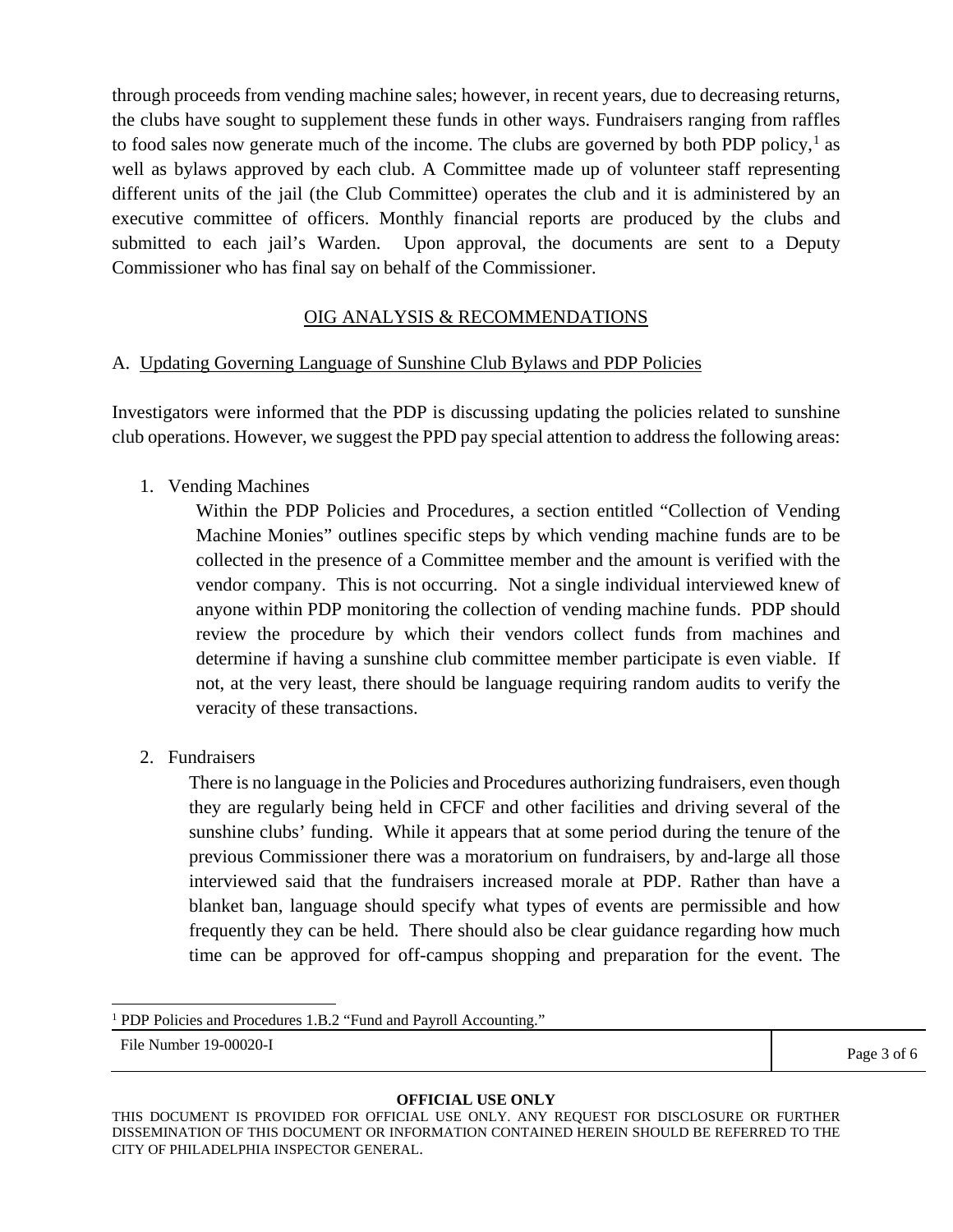individual organizing the event should also be required to provide a staffing plan that ensures no overtime will be required to cover posts of those volunteering. Most important, since all transactions are being conducted in cash at these events, there should be specific requirements as follows:

- The club must account for the total amount in expenditures in preparation for the event.
- The club must provide a complete accounting for funds earned, including a record of each transaction and how much money was collected. A total tally should follow at the conclusion. This record should be verified and signed by two members of the club committee.
- A copy of this record, along with a copy of the bank record indicating that the funds were deposited within one business day should be submitted with the club's monthly report.

## 3. Cash / Debit Cards

PDP should authorize the use of debit cards. Debit cards provide greater security and accountability over cash and are also more flexible than checks. Cash transactions should be restricted to only the most exceptional circumstances, since almost every retail business will accept a debit card. However, the PDP should provide guidance for debit card use, including instructions that the card is to remain securely held on PDP grounds when not in use.

4. Cash-in-Hand

Specific guidance should be provided for how much cash-in-hand a sunshine club may keep available at any given time. The policy should also provide parameters for how and where the cash is stored on PDP grounds. It should also require that total be included in the monthly club reporting. If PDP authorizes a club to maintain more than a deminimis amount, we recommend that PDP require a specific running record of the amount held by the club. Further, when cash is removed or added to these funds, a second individual should witness and sign the record.

#### B. Require Justification of Expenditures

Committee members are currently required to provide a statement on their disbursement form explaining what the expense is for. PDP should require a specific explanation be included and provide notice to club staff that general one-word and two-word descriptions are insufficient. There should also be a requirement to specifically explain how the expenditure supports the purpose of the club. If disbursements are made that are not consistent with the club's purpose,

File Number 19-00020-I Page 4 of 6

THIS DOCUMENT IS PROVIDED FOR OFFICIAL USE ONLY. ANY REQUEST FOR DISCLOSURE OR FURTHER DISSEMINATION OF THIS DOCUMENT OR INFORMATION CONTAINED HEREIN SHOULD BE REFERRED TO THE CITY OF PHILADELPHIA INSPECTOR GENERAL.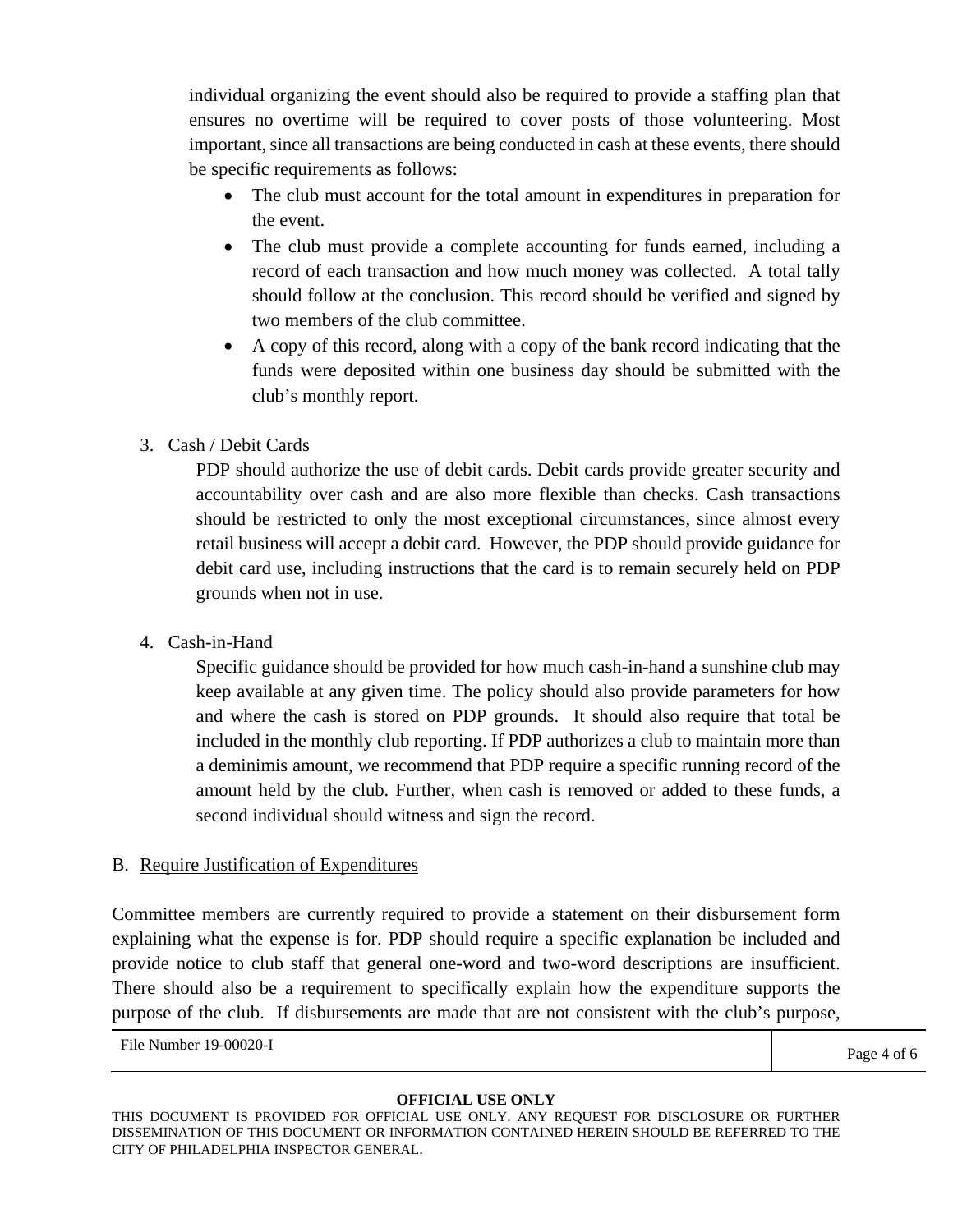there should be an explanation as to when the club's committee approved deviating from those requirements and why. The practice of purchasing "supplies" which primarily go to the benefit of a small group of individuals who work in administrative areas that are visited infrequently by most staff and often inaccessible during lengthy portions of the day should not be permitted without authorization and approval by the club committee and documented as such in monthly reports to provide for transparency. Additionally, if specific individuals are receiving a direct benefit, their names should be recorded on the document as well.<sup>[2](#page-4-0)</sup>

### C. Re-envision Reporting, Administration and Auditing for PDP Sunshine Clubs

A common excuse provided for the gaps in supervision of club financial reporting was that the individual responsible was too busy. While investigators are not able to understand the specific duties and time allocations for administrators, there does appear to be a need for a person to have an appropriate amount of time to work in this area. We understand that several administrative positions within PDP have recently been consolidated due the continuing reduction in the prison population. This may prove an opportune time to allocate duties and time related to sunshine club administration at PDP.

Rather than having senior staff who do not deal in financials "rubber-stamping" monthly reports, assigning this duty specifically to one person will provide a greater assurance that a meaningful review will take place and that if there is a problem, it will be brought to administrators' attention immediately. Allocating even a single day each month will provide enough time to review these documents and make follow-up inquiries. Such a step will ensure that all clubs are being operated fairly and correctly and provide assurances to PDP personnel that the clubs are running in their best interest. Additional duties for this individual would include:

1. Training for Sunshine Club Executive Committee Staff

A consistent theme reiterated by individuals interviewed as part of this investigation was that the actions they typically took were what someone had done before them. Rather than reading the bylaws or PDP policy and procedures, staff relied upon word of mouth from predecessors. Several Club Committee members and administration staff expressed a total lack of knowledge that the PDP had any guiding documents on sunshine clubs. Others stated that they had only become aware of documents like club bylaws after audits were conducted months after the person became involved in the club. It would be a benefit to the PDP to host a training session for PDP sunshine club volunteers, particularly the leadership and those involved in finances to understand the

<span id="page-4-0"></span> $2$  For example, employee of the month winners, convalescing or bereaving staff, recipients of tickets, etc.

THIS DOCUMENT IS PROVIDED FOR OFFICIAL USE ONLY. ANY REQUEST FOR DISCLOSURE OR FURTHER DISSEMINATION OF THIS DOCUMENT OR INFORMATION CONTAINED HEREIN SHOULD BE REFERRED TO THE CITY OF PHILADELPHIA INSPECTOR GENERAL.